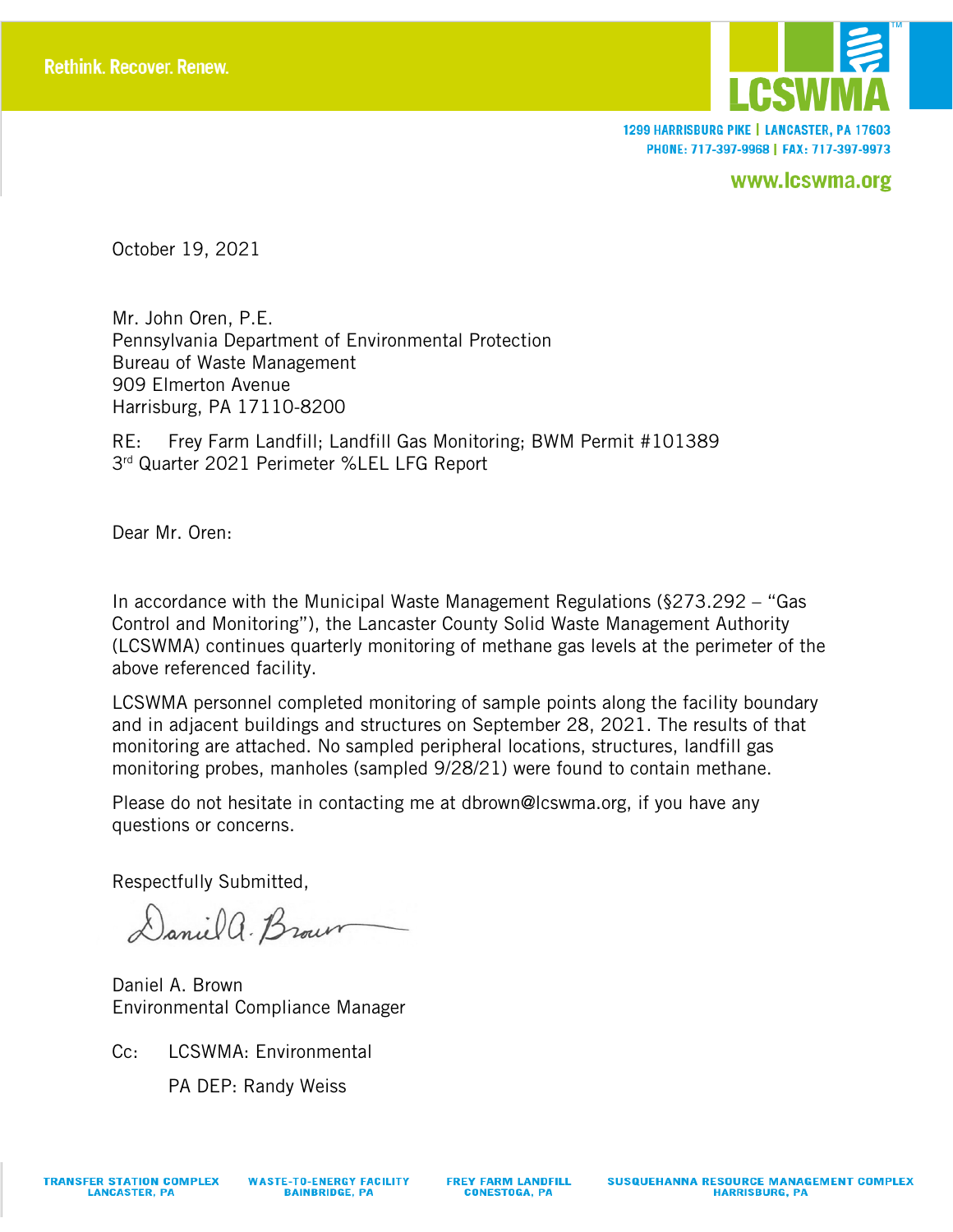## FREY FARM LANDFILL METHANE MONITORING PROGRAM SAMPLE POINT INSPECTION FORM

| <b>SAMPLE</b>  |                                        | METHANE LEVEL (as % LEL) |              |             |             |  |  |
|----------------|----------------------------------------|--------------------------|--------------|-------------|-------------|--|--|
| <b>POINT</b>   | <b>DESCRIPTION</b>                     | <b>DATE</b>              | <b>DATE</b>  | <b>DATE</b> | <b>DATE</b> |  |  |
| <b>NUMBER</b>  |                                        | 3/25/21                  | 6/14/21      | 9/28/21     |             |  |  |
| 1              | PUMP STATION; AIR SPACE                | 0                        | 0            | $\mathbf 0$ |             |  |  |
| $\overline{2}$ | PUMP STATION; STRUCTURE INTERIOR       | $\mathbf 0$              | 0            | 0           |             |  |  |
| 3              | <b>MANHOLE 1S</b>                      | 0                        | 0            | 0           |             |  |  |
| 4,5,6,7        | (DELETED)                              | No Longer Monitored      |              |             |             |  |  |
| 8              | <b>SEE MAP</b>                         | $\mathbf 0$              | $\mathbf{0}$ | 0           |             |  |  |
| 9              | <b>SEE MAP</b>                         | 0                        | 0            | 0           |             |  |  |
| 10             | <b>SEE MAP</b>                         | 0                        | 0            | 0           |             |  |  |
| 11             | <b>SEE MAP</b>                         | 0                        | 0            | 0           |             |  |  |
| 12             | <b>SEE MAP</b>                         | 0                        | 0            | 0           |             |  |  |
| 13             | <b>SEE MAP</b>                         | 0                        | 0            | 0           |             |  |  |
| 14             | <b>SEE MAP</b>                         | 0                        | 0            | 0           |             |  |  |
| 15             | <b>SEE MAP</b>                         | 0                        | 0            | 0           |             |  |  |
| 16             | <b>SEE MAP</b>                         | 0                        | 0            | 0           |             |  |  |
| 17             | <b>SEE MAP</b>                         | 0                        | 0            | 0           |             |  |  |
| 18             | FFLTP; INFLUENT PIPE GALLEY            | 0                        | 0            | 0           |             |  |  |
| 19             | <b>MANHOLE 2PB</b>                     | 4                        | 4            | 0           |             |  |  |
| 20             | <b>MANHOLE 2IA-P</b>                   | 0                        | $\mathbf 0$  | $\mathbf 0$ |             |  |  |
| 21             | MANHOLE 2IB-P                          | 0                        | 0            | 0           |             |  |  |
| 22             | NW CELL 2 (SEE MAP)                    | 0                        | 0            | 0           |             |  |  |
| 23             | <b>SEE MAP</b>                         | 0                        | 0            | 0           |             |  |  |
| 24             | <b>SEE MAP</b>                         | 0                        | 0            | 0           |             |  |  |
| 25             | <b>MANHOLE 3A-S</b>                    | 0                        | 0            | 0           |             |  |  |
| 26             | <b>MANHOLE 3A-P</b>                    | 0                        | 0            | 0           |             |  |  |
| 27             | FFMP005W                               | 0                        | $\Omega$     | 0           |             |  |  |
| 28             | FFMP013W <sup>1</sup>                  | <b>NA</b>                | <b>NA</b>    | <b>NA</b>   |             |  |  |
| 29             | FFMP016W (removed June 2021)           | $\mathbf 0$              | $\mathbf 0$  | <b>NA</b>   |             |  |  |
| 30             | <b>TRUCKWASH DRAIN PIT</b>             | $\mathbf{0}$             | $\mathbf{0}$ | 0           |             |  |  |
| 31             | <b>MAINTENANCE BUILDING OFFICE</b>     | 0                        | 0            | 0           |             |  |  |
| 32             | <b>MAINTENANCE BUILDING LUNCH ROOM</b> | 0                        | 0            | $\mathbf 0$ |             |  |  |
| 33             | MAINTENANCE BUILDING STORAGE AREA      | $\mathbf{0}$             | 0            | 0           |             |  |  |
| 34             | <b>COMPLIANCE BUILDING LAB</b>         | 0                        | $\mathbf{0}$ | 0           |             |  |  |
| 35             | <b>COMPLIANCE BUILDING OFFICE</b>      | $\Omega$                 | 0            | 0           |             |  |  |
| 36             | FFLTP EQ. TANKS METER PIT              | 0                        | $\mathbf{0}$ | 0           |             |  |  |
| 37             | <b>CELL 1 CLEANOUT</b>                 | No Longer Monitored      |              |             |             |  |  |
| 38             | LASA PUMP STATION STRUCTURE INTERIOR   | $\mathbf 0$              | 0            | 0           |             |  |  |
| 39             | LASA PUMP STATION AIR SPACE            | $\mathbf{0}$             | 0            | $\mathbf 0$ |             |  |  |
| 40             | <b>MANHOLE 4S</b>                      | 0                        | 0            | 0           |             |  |  |

Revised Date: Feb '11 - Added LFG Probe locations 49 through 56

<sup>1</sup> FFMP013W Location - Well Abandoned